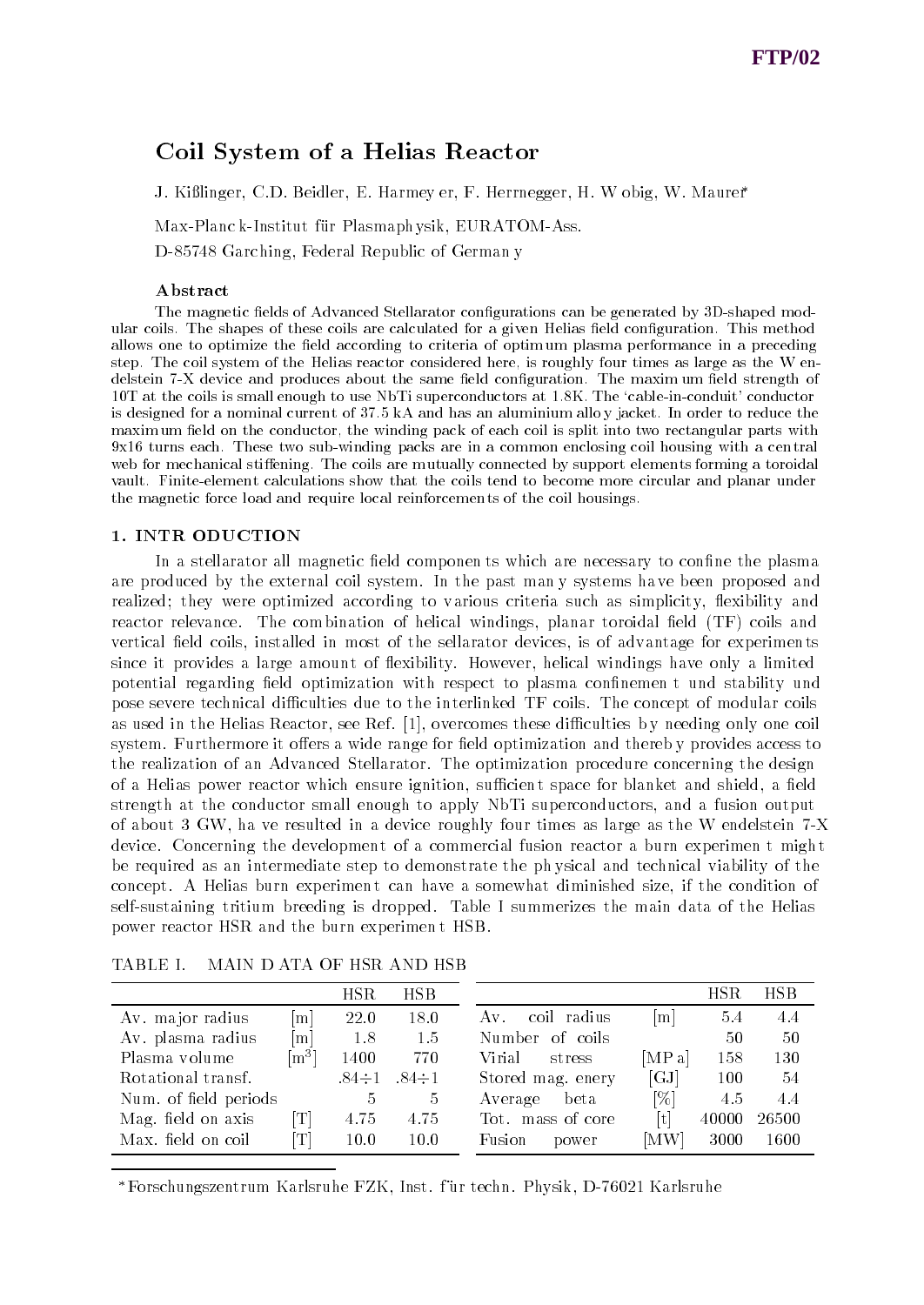#### 2. THE MAGNETIC FIELD AND COIL OPTIMIZATION

The magnetic field configuration of the Helias Reactor is close to the standard configuration of the Wendelstein 7-X (W 7-X) experiment and is accessible in the broad range of possible configurations of W 7-X. In contrast to W 7-X, there is no superimposed extra planar coil set which allows the experiment the variation of magnetic field parameters e.g. the rotational transform and the magnetic mirror ratio. The reactor conguration has a rotational transform  $t<sub>o</sub> = 0.85$  and the mirror ratio on the magnetic axis is about 9% for which good confinement of the highly energetic  $\alpha$ -particle is predicted. The shapes of central filaments of the coils, located on a toroidal surface enclosing the last closed flux surface (se Fig. 1), are calculated using the NESCOIL-code [2]. The code solves the problem by satisfying the requirement that the fields produced by the filaments be tangential to a given flux surface. This method of calculating the coil geometry after the magnetic field has been specified offers the chance to optimize the field according to criteria of optimum plasma performance as a first step. The geometry of the last closed flux surface completely determines the properties of the confinement region and is the result of the optimization procedure of the magnetic field. The Advanced Stellarator has been developed along this line. Then, in a second step, the geometry of modular coils can be optimized by the variation of the shape of the enclosing surface on which the current laments lie. The main goal is to provide sufficient space for blanket and shield, to maximize the minimum distance between this surface and the flux surface under the constraints of minimum filament curvature und maximum lament to lament distance; simultaneously the properties of the magnetic field must be maintained. The direct way from the central filaments to finite size coils is to arrange a rectangular cross-section tangential to the enclosing surface. The total field is generated by 50 superconducting modular coils arranged in a five-period toroidal setup. Each period consists of 10 coils and exhibits the stellarator symmetry such that there are only five different coil types. The results of the optimization are shown in Fig. 2, the total coil set from the top, and Fig. 3, the arrangement of the five different coil types in a half field period.



Fig.1 Cross-section of the given flux surface and the enclosing surface (solid curves) on which the current filaments are calculated at toroidal angle  $\varphi{=}0,$  18 and 36°. The points are a Poincare plot of the magnetic field calculated from the filaments.

#### 3. THE CONDUCTOR

The first choice is a NbTi superconductor as used in W  $7-X$ . The main advantages of this material are the well-established industrial technology and the good workability. Because of the increased field strength of 10T on the conductor, compared to 6T in W 7-X, the operating temperature must be lowered from 4K to 1.8K, and helium in the superfluid state is used as coolant. Special attention is given to the requirements of non-planar coils by using a cable jacket of soft annealed aluminium alloy. During the winding process the jacket is in a soft stage. Then, after the winding pack is completed, the aluminium jacket is hardend by a heat treatment at moderate temperatures of about 160° C. Internal forced-flow cooling is preferred because this allows the uniform wetting of the strands close to the superconducting laments and the fabrication of a monolithic and stiff winding pack. The proposed 'cable-in-conduit'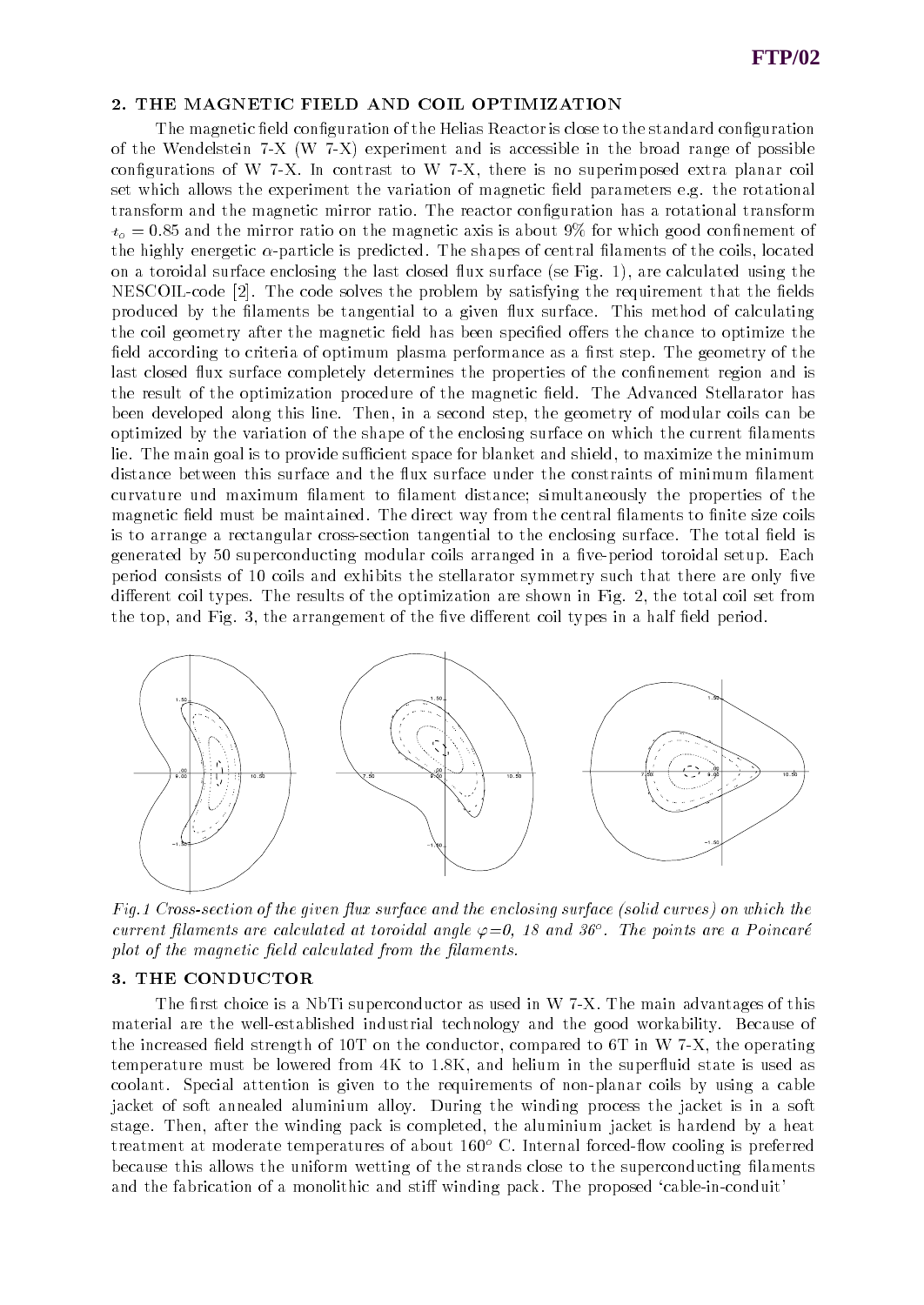

Fig.2 Top view of the coil set (single windingpack) of HSR

**TABLE II.** DATA OF NbTi CONDUCTOR

| Overall dimensions      | $\lceil$ mm <sup>2</sup> ] | 32x32   |
|-------------------------|----------------------------|---------|
| Bore diameter           | $\lceil \text{mm} \rceil$  | 22      |
| Void fraction           | [%]                        | 40      |
| Operational current     | [kA]                       | 37.5    |
| Critical current        | [kA]                       | 71      |
| Overall current density | $[A/mm^2]$                 | 39      |
| Number of strands       |                            | 192     |
| Diameter of strand      | $\lceil \text{mm} \rceil$  | 1.20    |
| Twisting structure      |                            | 3x4x4x4 |
| Diameter of filaments   | $\lceil \text{mm} \rceil$  | 0.05    |
| Num. of fil. per strand |                            | 192     |
| Fraction Cu/SC          |                            | 2       |



Fig.3 Coils 1 to 5 (left to right). Shownare the coil housings from the outside ofthe device.



Fig.4 Cross-section of NbTi conductor

conductor with a nominal current of 37.5 kA has a quadratic cross-section of  $32x32$  mm<sup>2</sup> and a bore of 22 mm diameter. The superconducting cable consists of 192 strands of pure copper with NbTi filaments of 0.05 mm diameter. The data of the conductor are summerized in Table II; the cross-section of the conductor is shown in Fig. 4.

An increase of the magnetic field offers the chance to use configurations with lower critical  $\beta$  values and simpler shape of the modular coils. In this case Nb<sub>3</sub>Sn or Nb<sub>3</sub>Al superconductor with its technical constraints and the wind and react technique as forseen in ITER must be used. For both materials R&D work is necessary. Because of the lower degradation, resulting from stress and strain,  $Nb<sub>3</sub>Al$  is the better material, however its stage of technological development is lower.

## 4. COIL CROSS-SECTION AND WINDING PACK

In order to reduce the maximum magnetic field at the coils, various methods were investigated. Current layering and splitting the winding pack were considered. The latter led to a maximum field of 10T at the conductor (field on axis of 4.75T) and allows the use of NbTi superconductors. Furthermore the cooling-length is reduced by a factor of two and the coils are properly aligned to the toroidal geometry. Each coil has two separated rectangular winding packs with 144 turns each and is enclosed in a heavy steel case. This case has a box-type profile with a central web for mechanical stiffening. The main data of winding packs and coils are summerized in Table III; the coil cross-section with split winding pack is shown in Fig. 5.